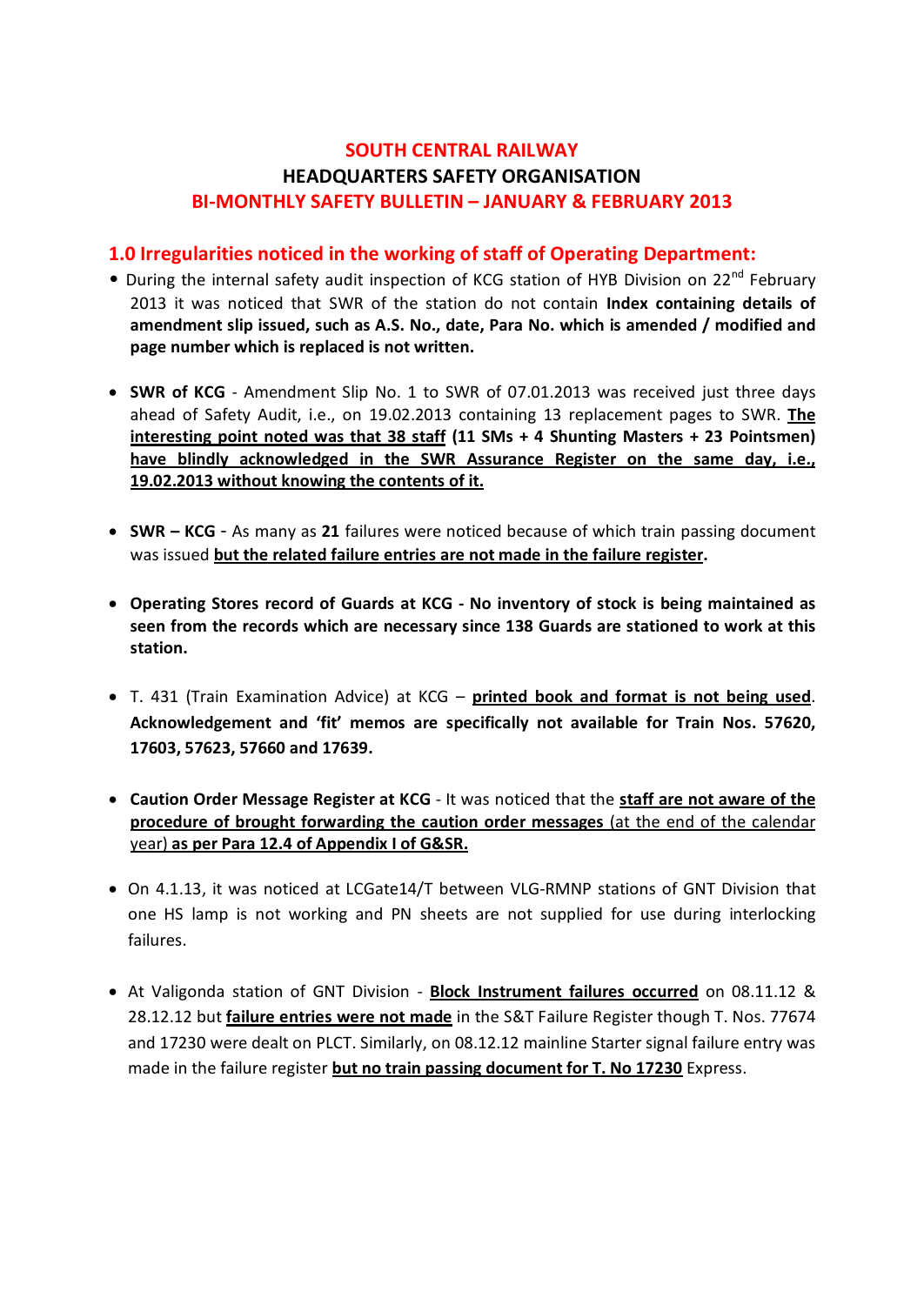- · On 14.02.2013, it was noticed that Rear SLR No. SR 05701 of T.No.11028 GTL-AD, Guard of the train was not having the copy of BPC, stretcher was not available & one wooden wedge was found in broken condition.
- · On 14.02.2013, it was noticed at Adoni station of GTL Division that red Ink entries were not made in TSR and in Station Diary after stabling AD BOX'N' rake on road No.5 at 2345hrs on 13.02.13.
- · On 21.01.2013 at BDCR station of SC Division, it was noticed that **T.431 book is not available**, rake of 57145 was stabled on pitline **but the stabling precautions of the rake was not ensured neither by Operating Branch nor by Mechanical Branch**, **hand brakes of either end SLRs are not applied**.

#### **2.0 Irregularities noticed in the working of Engineering Department:**

- · It was noticed at LC No. 77/E at KM 67/0-1 between MDVL KKLR stations of BZA Division on 10.01.2013 that wicket gates are not available, gate lamps & gate bells are not provided, condition of road surface within the track portion is very bad. And the Gateman has committed three mistakes in writing the PN given by the SM for three trains on 10.01.2013.
- On 4<sup>th</sup> January 2013 it was noticed at Pennar Bridge No. 357 in DN direction at KM 175/6 between NLR – Padugupadu stations of BZA Division that ballast retaining wall length of 13m is not provided as a result the ballast is rolling down on the slopes. Minimum cess of 90cm was not provided, the wooden sleeper adjacent to abutment on bridge approach is perished and canted bearing plates are fully corroded.
- · Between BZA VVM stations of BZA Division, it was noticed that the speed boards are not retro-reflective at KM 2/2 and also the "W/L" boards are not retro-reflective at KM 3/8 and 5/0.

### **3.0 Irregularities noticed in the working of Mechanical Department:**

- · **During the ambush check conducted at KCG on 22.02.2013 on the subject of CUG/personal mobile phone of LP/ALPs in 'off' condition, it was noticed that LP of T. No. 77679 DEMU Sri. D. Lingaiah R mobile phone was in 'call wait' condition which is in violation of the JPO issued from Railway Board.**
- · LIs of KCG headquarters **are due for EMU Refresher Course from 2007 onwards.**
- · **Pitline at KCG - Pit lights and side lights for undergear examinations are not available**.
- · Sri. K. Babu Rao, LP/SNF was not supplied with CBC lock key as noticed at LPI station of SC Division on 11.01.2013.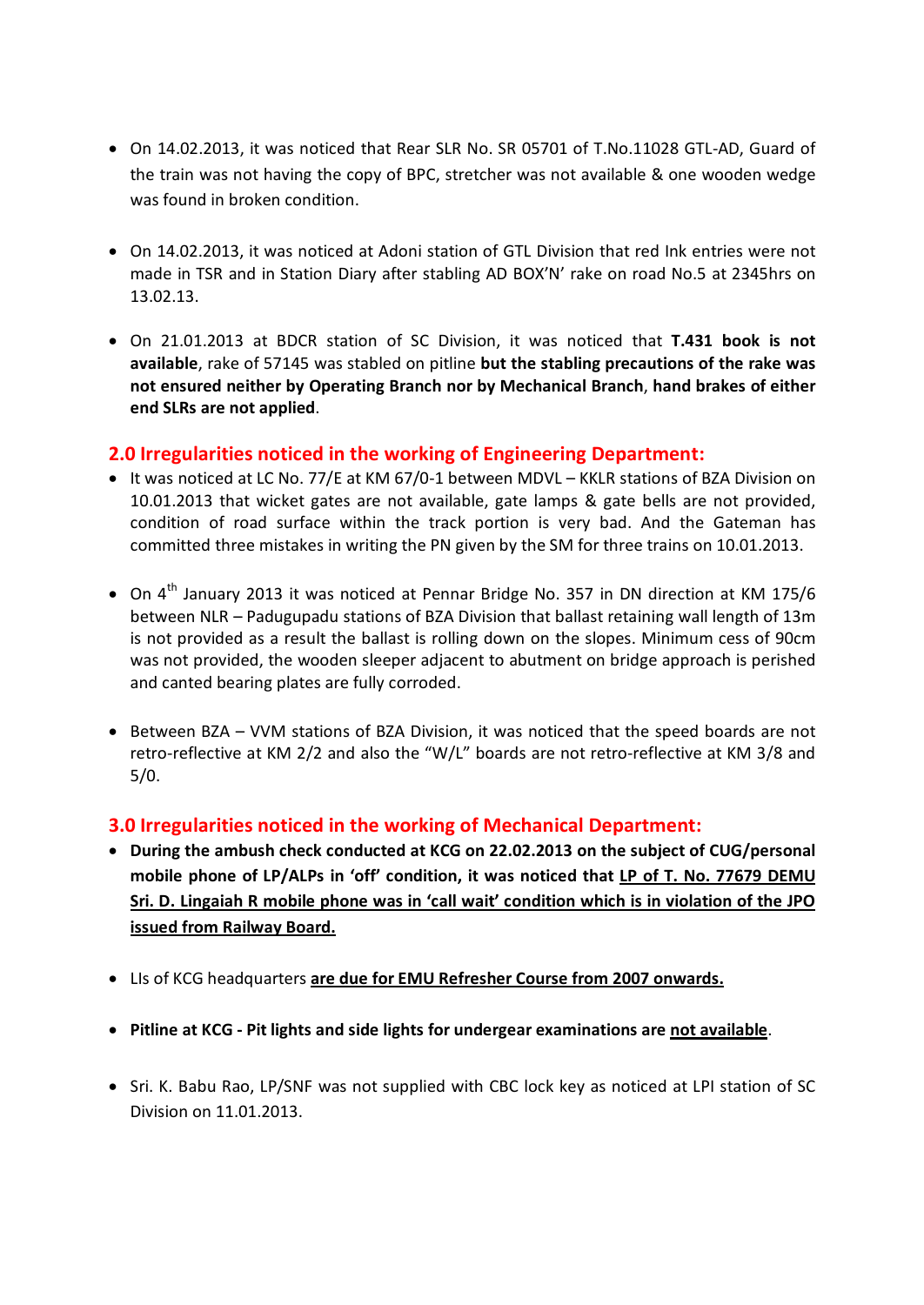## **DETAILS OF UNUSUALS AND ACCIDENTS THAT TOOK PLACE DURING JANUARY & FEBRUARY 2013**

**Brief of the incident:** On 28<sup>th</sup> January 2013 at about 2049 hours, LP of Train No. 77675 (DEMU) passed DN Home Signal of Malkajgiri station of HYB Division at 'ON'. This train was planned to be received on Common Loop as per SCOR instructions after despatching the coupled engines and wait at MJF for crossing of Train No. 77673 MRGA – KCG DEMU which will start from MLY on clearance of Venkatadri Express. Till such time, the KCG – MRGA DEMU is supposed to be at DN Home Signal No. S-40 of MJF. LP of **77675** KCG – MRGA DEMU stopped at the Home Signal of MJF for about **32** seconds, i.e., from **20.49.42** to **20.50.14** hours as per speedometer chart. And, subsequently passed **S-40** DN Home Signal at 'ON' (semi-automatic signal) as per data-logger report and entered onto DN Mainline and stopped in spite of alerting on walkie-talkie by the Dy.SS/MJF who noticed track down on the panel for DN Mainline.

**Other matters:** LP/Passenger was Sri. Jeelani Basha from SC Depot of SC Division who signed 'on' at KCG by 1845 hours after availing 34 hours of home station rest and started the train from KCG at 2020 hours. Sr. Goods Guard Sri. S.T. Singh also belongs to SC Depot of SC Division who signed 'on' at KCG by 1855 hours.

**Matters brought to light:** SLI/SC of SC Division did not monitor his LP in DN direction of this section. He has last monitored this LP in April 2012 in UP direction of this section. He failed to conduct night foot-plate inspection in this section.

**Suggestions & Recommendations:** Proper LR to be imparted to all LPs working in the section. Nominated LIs should monitor all the nominated LPs as per schedule. Guard and LPs should have clear communication before starting the train. The crew should go through all SOBs and safety literature before working the train and while renewing Automatic Block Competency, the LIs should impart one day training strictly to LPs which is mandatory.

**Staff held responsible:** LP Sri. Syed Jilani Basha, LP/SC as primary and Sri. P. M. Prasad Rao, CLI/ SC as 'blameworthy'.

**Brief of the incident:** On 18<sup>th</sup> February 2013 at about 2315 hours, Train no. 16324 Shalimar Express dashed against a ready mixer concrete truck No. AP 27TT 7494 at UMLC No. 195 at KM 275/3-5 between SDM – TNR stations of BZA Division. At this UMLC location concrete work was going for casting RUB bottom slab for which four loads of ready mix concrete was planned to facilitate provision of RUB to eliminate UMLC.

At the time of incident, it is reliably learnt that ADEN/Bridges/North/BZA and SE/Works/Bridge Organisation/BZA were available and supervising the work. Pouring of concrete from the ready mixer was planned by keeping the track on the approach road of UMLC and connecting the RUB slab with the ready mixer truck by means of a pipe.